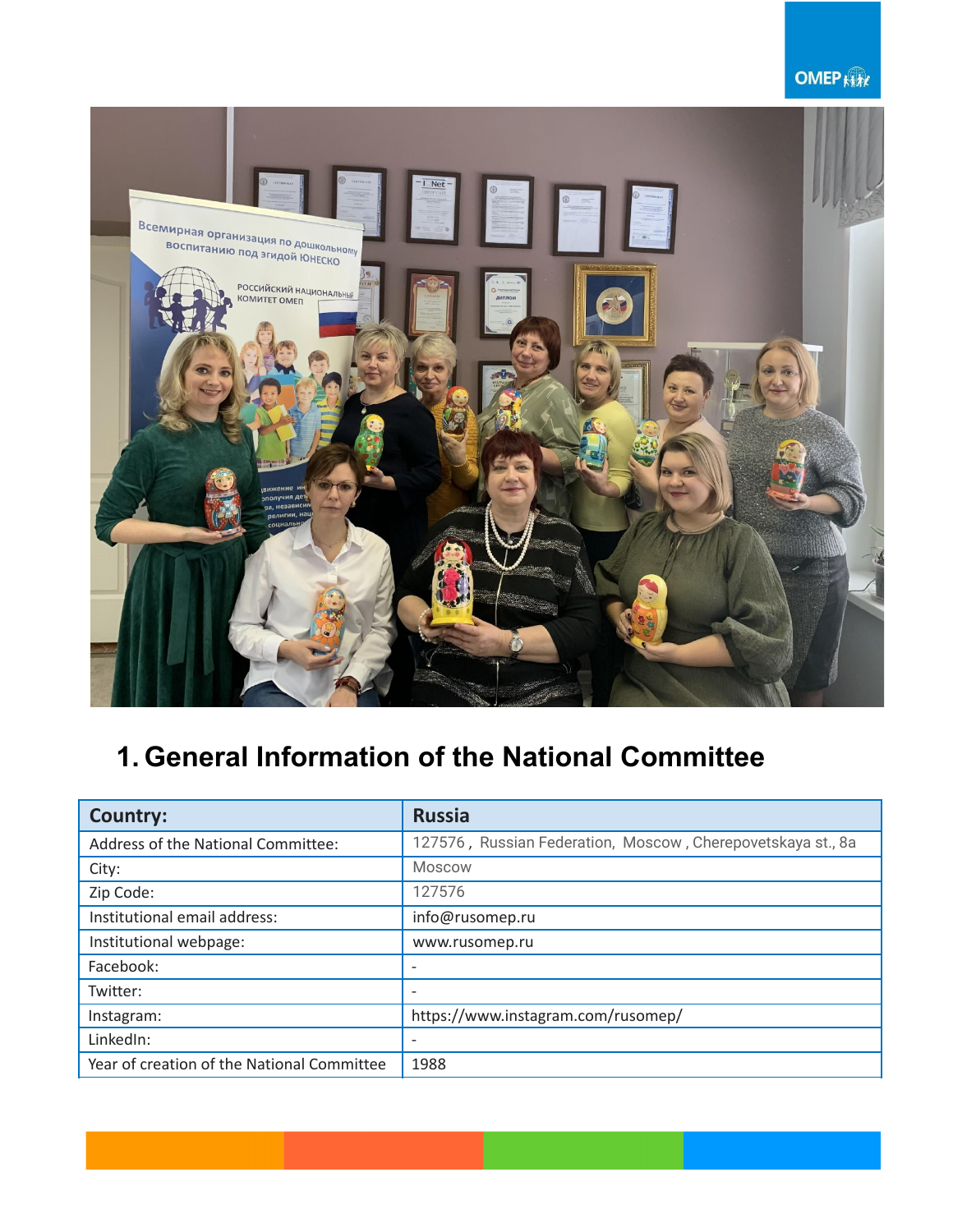# **2. Institutional Information**

| <b>National Executive Committee</b>       |                                             |  |
|-------------------------------------------|---------------------------------------------|--|
| <b>National President</b>                 |                                             |  |
| i. Name:                                  | Larisa Shevchenko (Лариса Шевченко)         |  |
| ii. E- mail:                              | larisa.l.shevchenko@yandex.ru               |  |
| iii. Profession:                          | Early Childhood Educational specialist      |  |
| <b>Other National Committee Positions</b> |                                             |  |
| <b>Member 1</b>                           |                                             |  |
| i. Name:                                  | Maria Gerasina                              |  |
| ii. Role:                                 | vice president OMEP Russia                  |  |
| iii. E- mail:                             | gerasinamv@mail.ru                          |  |
| iv. Profession:                           | Early Childhood Educational specialist      |  |
| <b>Member 2</b>                           |                                             |  |
| i. Name:                                  | Ekaterina Nasonova                          |  |
| ii. Role:                                 | project manager                             |  |
| iii. E- mail:                             | nasonova6597@gmail.com                      |  |
| iv. Profession:                           | Specialist in educational management        |  |
| <b>Member 3</b>                           |                                             |  |
| i. Name:                                  | Oksana Monseva                              |  |
| ii. Role:                                 | treasure                                    |  |
| iii. E- mail:                             | tigrenok074@yandex.ru                       |  |
| iv. Profession:                           | accounting and auditing                     |  |
| <b>Member 4</b>                           |                                             |  |
| i. Name:                                  | Ekaterina Terekhova                         |  |
| ii. Role:                                 | coordinator                                 |  |
| iii. E- mail:                             | Info@anomir.ru                              |  |
| iv. Profession:                           | accounting and auditing                     |  |
| <b>Member 5</b>                           |                                             |  |
| i. Name:                                  | Svetlana Golovina                           |  |
| ii. Role:                                 | partnerships                                |  |
| iii. E- mail:                             | svetlyachok@anomir.ru                       |  |
| iv. Profession:                           | <b>Early Childhood Education Specialist</b> |  |
| <b>Member 6</b>                           |                                             |  |
| i. Name:                                  | Tatiana Bliznyakova                         |  |
| ii. Role:                                 | curator of environmental projects           |  |
| iii. E- mail:                             | tanuwka2014@mail.ru                         |  |
| iv. Profession:                           | Teaching specialist in virtual environments |  |
| <b>Member 7</b>                           |                                             |  |
| i. Name:                                  | Elena Demidko                               |  |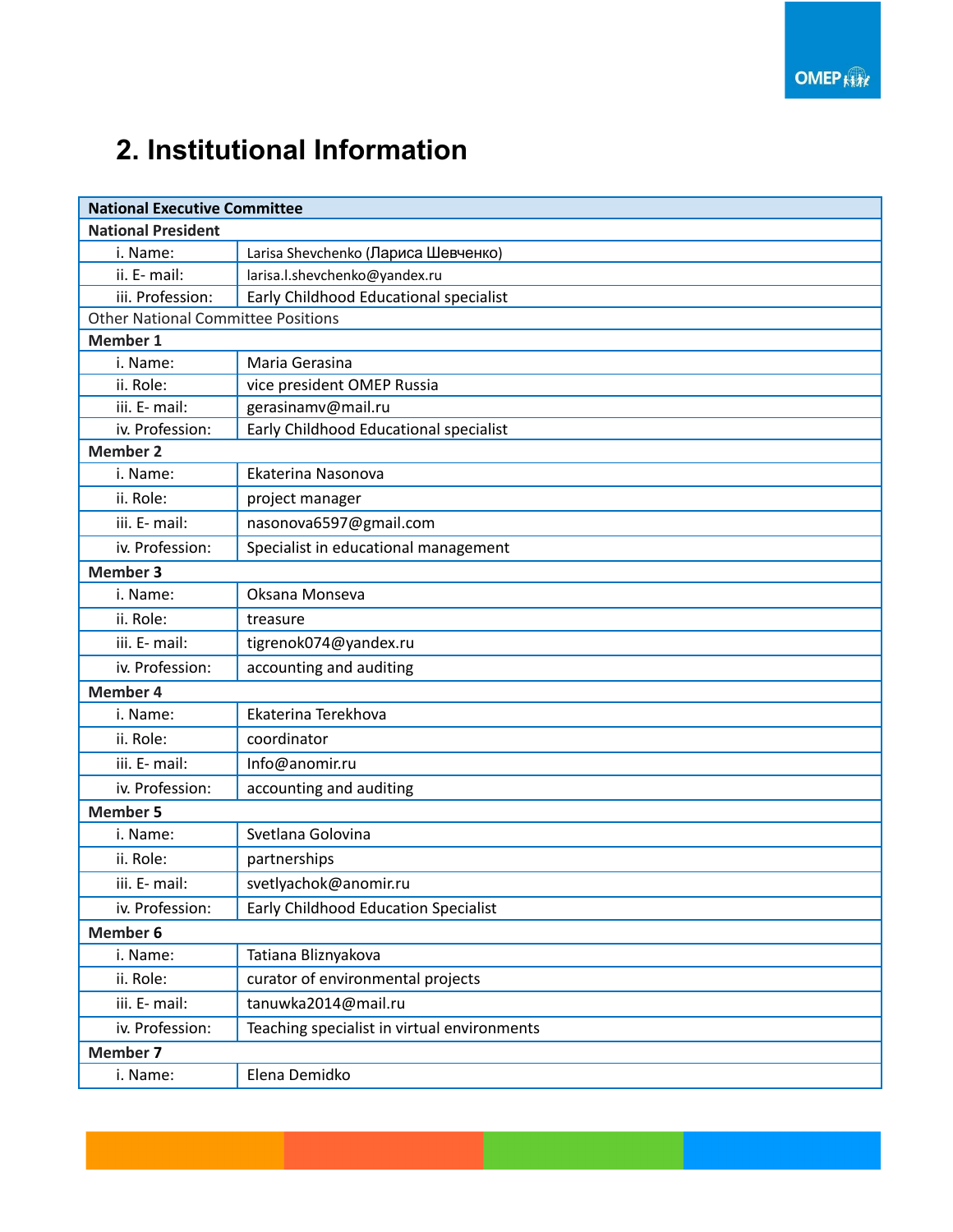#### **OMEP Kitt**

| ii. Role:       | quality department                                  |  |
|-----------------|-----------------------------------------------------|--|
| iii. E- mail:   | smk@anomir.ru                                       |  |
| iv. Profession: | Early Childhood Educational specialist              |  |
| <b>Member 8</b> |                                                     |  |
| i. Name:        | Ekaterina Smirnova                                  |  |
| ii. Role:       | secretary                                           |  |
| iii. E- mail:   | detsad-1342@mail.ru                                 |  |
| iv. Profession: | public relations specialist                         |  |
| <b>Member 9</b> |                                                     |  |
| i. Name:        | Marina Yanvareva                                    |  |
| ii. Role:       | art director                                        |  |
| iii. E- mail:   | ladyshki615@mail.ru                                 |  |
| iv. Profession: | Early Childhood Educational specialist              |  |
| Member 10       |                                                     |  |
| i. Name:        | Nelly Kosmynina                                     |  |
| ii. Role:       | artistic director                                   |  |
| iii. E- mail:   | mirtreningov@bk.ru                                  |  |
| iv. Profession: | Early Childhood Educational specialist, choirmaster |  |

## **3. Information on the members of the National Committee**

| 1. OMEP members by membership type                              | Quantity                           |
|-----------------------------------------------------------------|------------------------------------|
| a) Individuals members                                          |                                    |
| i. Active members:                                              | 78                                 |
| ii. Honorary members                                            | 1                                  |
| b) Institutional Members                                        |                                    |
| i. Centers, Schools and Public Kindergartens:                   | 20                                 |
| ii. Centers, Schools and Private Kindergartens:                 | 12                                 |
| iii. Universities:                                              | 2                                  |
| iv. Civil society organizations:                                | 5                                  |
| v. Unions:                                                      | 1                                  |
| vi. Others:                                                     | 4                                  |
| 2. Member Profile                                               | No data / Few / Some / Many / Alls |
| a) ECCE teachers:                                               | 220                                |
| b) Non-professional educational agents:                         | 7                                  |
| c) ECCE facility managers/administrators:                       | 20                                 |
| d) Managers/administrators of primary education establishments: | 10                                 |
| e) Undergraduate and graduate students:                         | 38                                 |
| f) Postgraduate students:                                       |                                    |